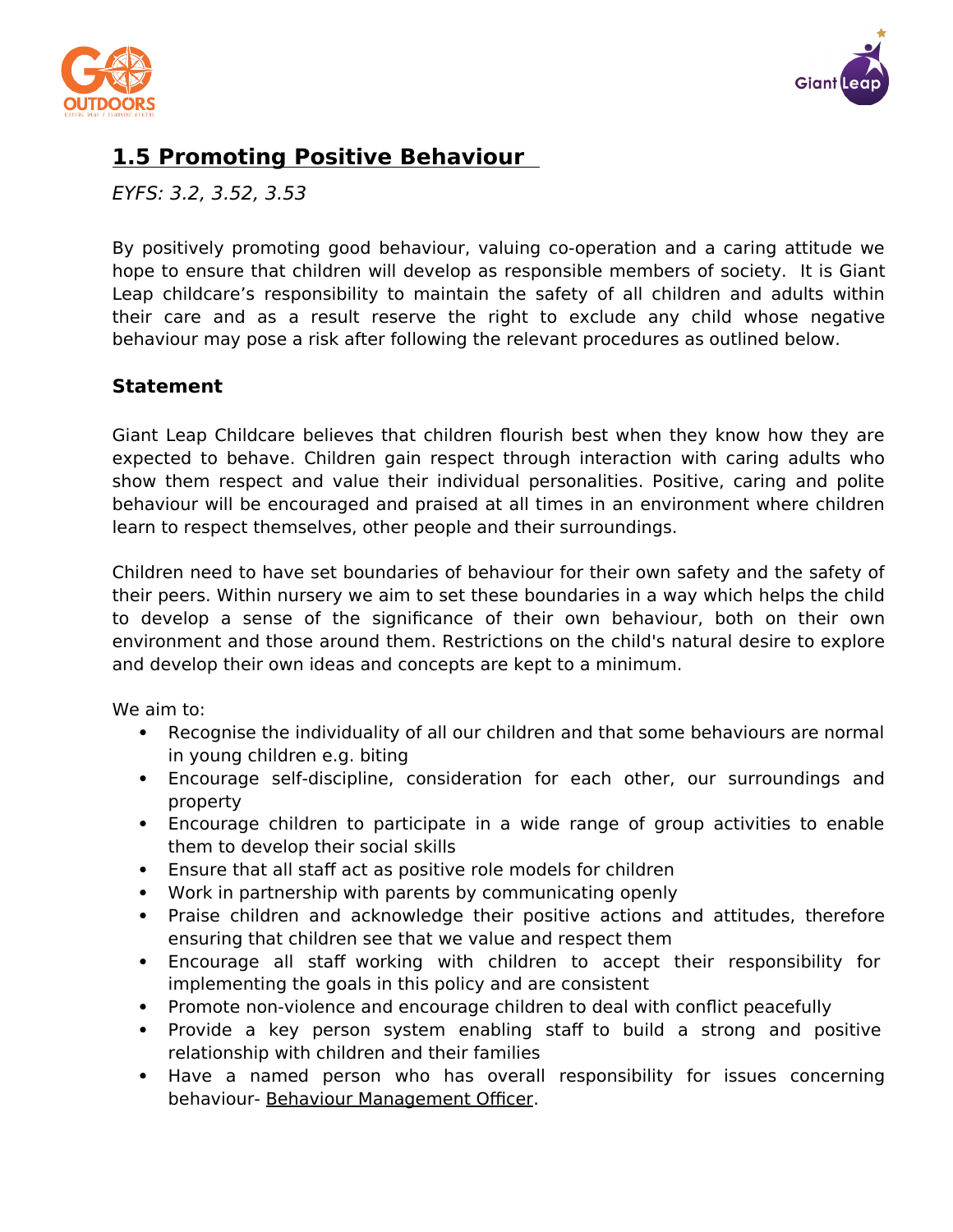Rosie Graham is our responsible person for managing behaviour, who will advise other staff on behaviour issues. This nominated person, along with each Nursery Manager, will keep up-to-date with legislation and research and support changes to policies and procedures in the nursery; access relevant sources of expertise where required and act as a central information source for all involved; attend regular external training events, and ensure all staff attend relevant in-house or external training for behaviour management. A record will be kept of staff attendance at this training.

We recognise that codes for interacting with other people vary between cultures. Staff are required to be aware of this and respect those used by members of the nursery.

Nursery rules are concerned with safety and care and respect for each other. Children who behave inappropriately by physically abusing another child or adult e.g. biting, or through verbal bullying, will be required to talk through these actions and apologise where appropriate. The child who has been upset will be comforted and the adult will confirm that the other child's behaviour is not acceptable. It is important to acknowledge when a child is feeling angry or upset and that it is the behaviour we are rejecting, not the child.

#### **When children behave in unacceptable ways:**

- Physical punishment such as smacking or shaking will be neither used nor threatened, however it may be necessary to use restraining action in an emergency to prevent personal injury and protect the safety of other children and staff . This will only take place by staff who have been appropriately trained to do so
- Children will not be singled out or humiliated in any way. Staff within the nursery will re-direct the children towards alternative activities. Discussions with children will take place respecting their level of understanding and maturity
- Staff will not raise their voices in a threatening way (and will not raise their voices other than to keep children safe
- In any case of misbehaviour, it will always be made clear to the child or children in question, that it is the behaviour and not the child that is unwelcome
- How a particular type of behaviour is handled will depend on the child's age, level of development and the circumstances surrounding the behaviour. It may involve the child being asked to talk and think about what he/she has done. It may also include the child apologising for their actions and sitting out with a staff member.
- Parents will be informed if their child's behaviour is unkind to others verbally or on an incident form. Parents will also be informed if their child has been upset. In all cases inappropriate behaviour will be dealt with in nursery at the time. Parents may be asked to meet with staff to discuss their child's behaviour, so that if there are any difficulties we can work together to ensure consistency between their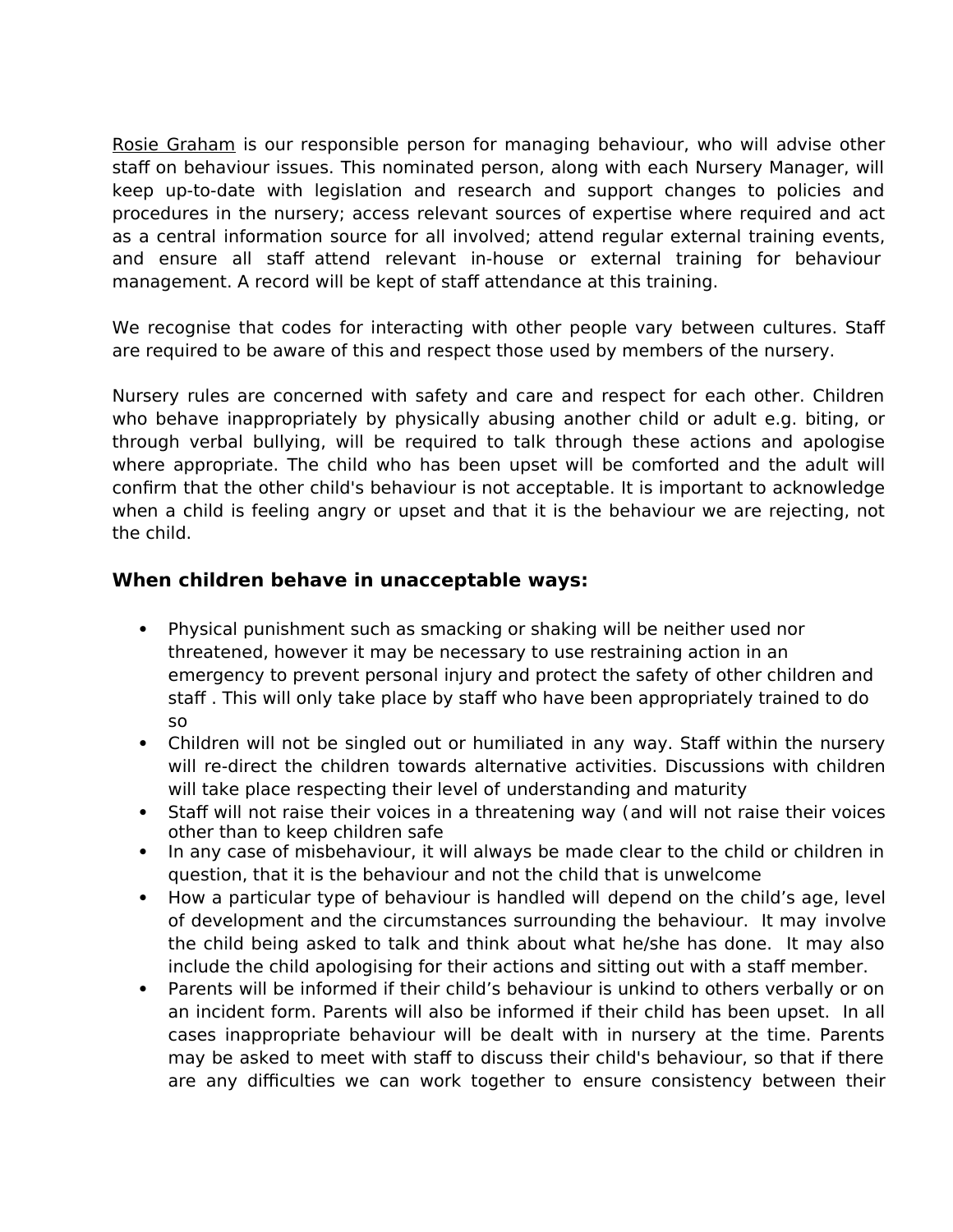home and the nursery. In some cases we may request additional advice and support from other professionals and outside agencies.

- Confidential records will be kept on any negative behaviour that has taken place. Parents will be informed and asked to read and sign any entries concerning their child (incident forms).
- If a child requires help to develop positive behaviour, every effort will be made to provide for their needs.
- Through partnership with parents and formal observations, staff will make every effort to identify any behavioural concerns and the causes of that behaviour. From these observations and discussions an individual behaviour modification plan will be implemented.
- In the event where a child's behaviour involves aggressive actions towards other children and staff, for example hitting, kicking etc. the nominated persons should complete risk assessments identifying any potential triggers or warning signs ensuring other children and staff safety at all times. In these instances it may be that the child is removed from that area until they have calmed down and/or restraining techniques are used by trained staff.
- Children will be distracted from the negative situation and supported in a different activity or environment, if necessary for their own well-being and that of others in the group.
- Food (snack and mealtimes) will never be used as a punishment for children.

#### **Biting**

Biting is a common behaviour that some young children go through. This is part of some children's development and can be triggered when they do not yet have the words to communicate their anger, frustration or need. At Giant Leap Childcare we follow our positive behaviour policy to promote positive behaviour at all times. Strategies to prevent biting include; sensory activities, biting rings, adequate resources and a stimulating exciting environment. However in the event of a child being bitten the following procedure will be followed:

The child who has been bitten will be comforted and checked for any visual injury. First aid will be administrated where necessary. An accident form will be completed and the parents may be informed via telephone if deemed appropriate. The bitten area will be continued to be observed for signs of infection. For confidentiality purposes and possible conflict the name of the child who has bitten will not be disclosed to the parents.

The child who has caused the bite will be told in terms that they understand that biting (the behaviour and not the child) is unkind, and be shown that it makes staff and the child who has been bitten sad. The child will be asked to say sorry if developmentally appropriate or show they are sorry, e.g. through hugging. An incident form will be completed and shared with the parents at the end of the child's session.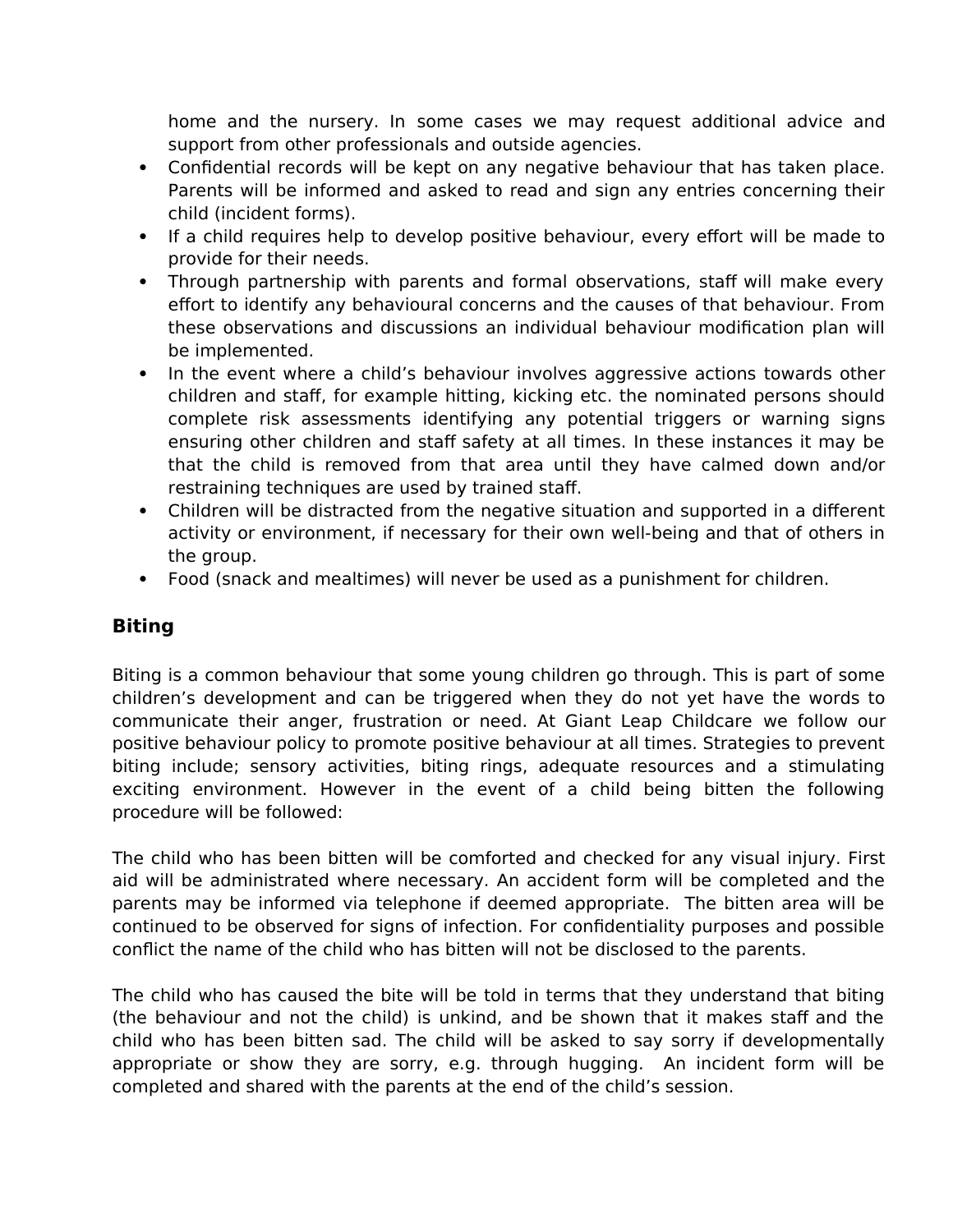If a child continues to bite, observations will be carried out to try to distinguish a cause, e.g. tiredness or frustration. Meetings will be held with the child's parents to develop strategies to prevent the biting behaviour. Parents will be reassured that it is part of a child's development and not made to feel that it is their fault. Where a child may repeatedly bite and/or if they have a particular special educational need or disability that lends itself to increased biting, e.g. in some cases of autism where a child doesn't have the communication skills, the setting will carry out a risk assessment and may recommend immunisation with hepatitis B vaccine for all staff and children.

In the event of a bite breaking the skin and to reduce the risk of infection from bacteria, prompt treatment may be needed for both the 'biter' and the 'bitten'. If a child or member of staff sustains a bite wound where the skin has been severely broken they may require urgent medical attention after initial first aid has been carried out.

#### **Behaviour plans**

In partnership with parents, Giant Leap Childcare will aim to use any strategies that follow professional practice advised by parents in order to support children who may be showing negative behaviour. A behaviour plan will be completed with the child's parents/ carers, a Giant Leap Behaviour Management Officer and the child's keyworker. All plans will be reviewed every 6 weeks or when required. Regular meetings and updates will be held between the child's parents/carers and the child's keyworker.

### **Anti-bullying**

Children need their own time and space. It is not always appropriate to expect a child to share and it is important to acknowledge children's feelings and to help them understand how others might be feeling. Bullying takes many forms. It can be physical, verbal or emotional, but it is always a repeated behaviour that makes other people feel uncomfortable or threatened.

Children must be encouraged to recognise that bullying, fighting, hurting and discriminatory comments are not acceptable behaviour. We want children to recognise that certain actions are right and that others are wrong.

Any form of bullying is unacceptable and will be dealt with immediately. At our nursery, staff follow the procedure below to enable them to deal with behaviours that challenge:

- Staff are encouraged to ensure that all children feel safe, happy and secure;
- Staff are encouraged to recognise that active physical aggression in the early years is part of the child's development and that it should be channelled in a positive way;
- Children need to be helped to understand that using aggression to get things is inappropriate and they will be encouraged to resolve problems in other ways;